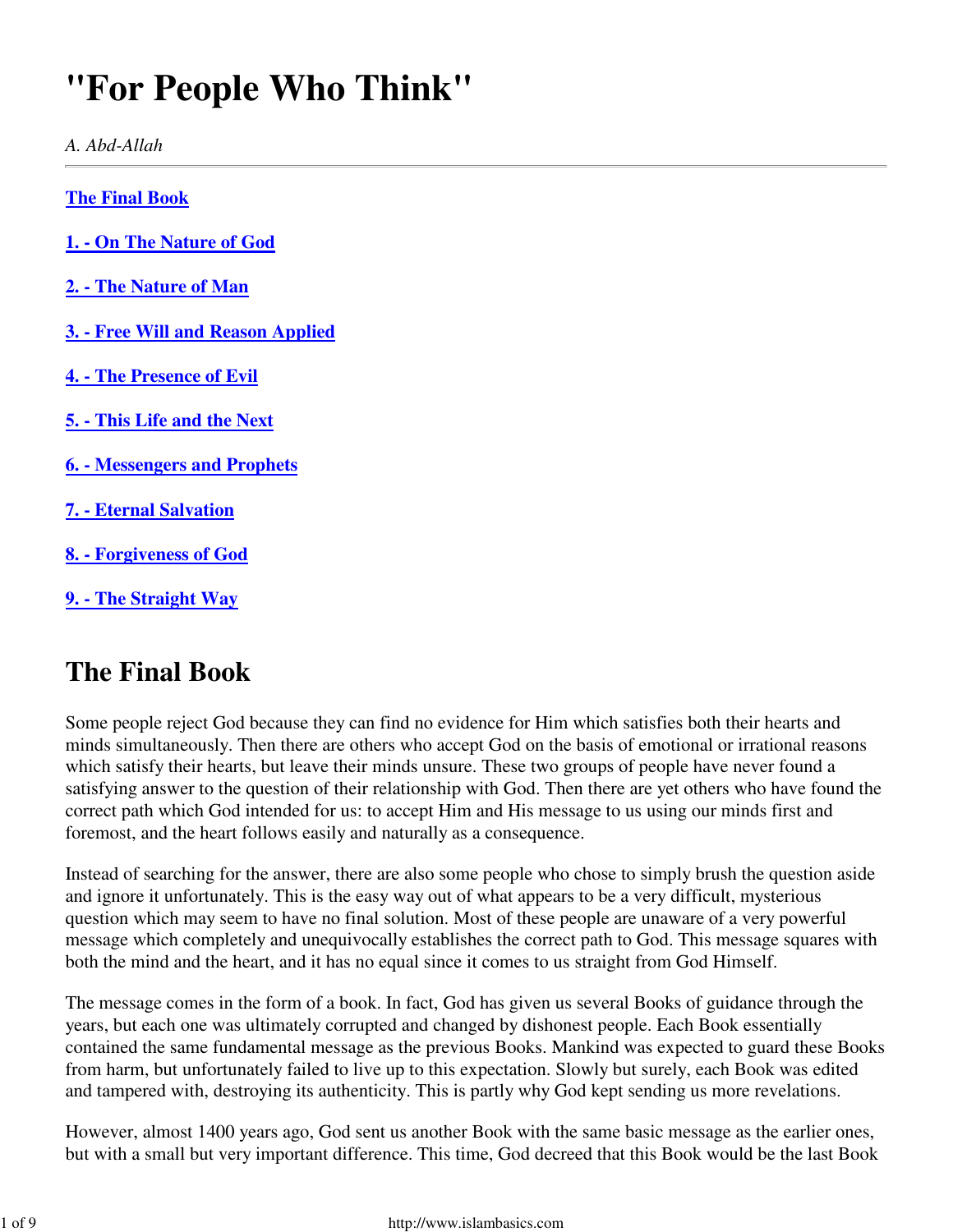sent down to us because God would protect it Himself. Regarding this Final Book, God said,

### *"Behold, it is We Ourselves who have bestowed from on high this reminder: and behold, it is We who shall truly guard it" [Chapter 15, verse 9]*

Today, if we compare the 114 chapters in every copy of this Final Book with each other, we will find they match perfectly word for word - from the oldest copies made 1300-plus years ago to the ones printed just a few hours ago. No human hand has changed it.

The rational person has every right to be doubtful, of course, if he or she has never read this book. For such people, here is a small sample of what the Final Book contains. Suppose we wanted to ask God several questions about Him and about ourselves. Short of Him speaking to us directly (such a privilege has been granted to only one person out of all humanity), the Book has the best answers one can find. It is on the strength of these answers that an honest person may be struck with the conviction that the Final Book is from none other than God Almighty. Again, here is only a small part of the information one might find.

# **1. On The Nature of God**

Who is God? God explains in His Final Book that it is quite simply impossible for us to completely understand Him. We cannot pinpoint a definition of the Creator,

### *"Glory to the Sustainer of the heavens and the earth - the Sustainer, in almightiness enthroned - from all that they may attribute to Him by way of definition" [43:82]*

Our inability to completely understand God does not mean that He is completely remote from us. In spite of our limited understanding, we are all quite capable of turning to God, and He is not unaware of our efforts,

### *"...and unto thy Sustainer turn with love." [94:8]*

#### *"Behold, for those who stand in awe of God although He is beyond the reach of their perception, there is forgiveness in store and a great reward" [67:12]*

God has not left mankind entirely in the dark regarding His Nature. He refers to Himself by approximately 100 names in various places throughout the Final Book. Each name is a descriptive attribute of God, and they are all meant to help us understand the Creator. To gain this understanding involves simply thinking about God and reflecting on His names, and this type of awareness is a central pillar of faith (i.e. when one actively remembers God and is conscious of Him). A second benefit of these names is that some of them provide mankind with ideals to try to attain. For example, since God is the Most Forgiving, Most Patient, and Most Knowledgeable, we should each strive to be forgiving, patient, and knowledgeable (educated in our case).

Of all His attributes, God emphasizes a single one above all others in His Final Book: that HE IS ONE. God is not two, three, four, or more beings. There is only one deity, and He is God,

*"Say: `He is God, Unique God the Eternal, the Independent. He begets not, and neither is He begotten. And there is nothing that could be compared to Him.'" [112:1-4]*

In other places of the Final Book, God emphasizes His Greatness and the impossibility of fully grasping Him by using the plural sense of pronouns for Himself - but He is strictly One and Unique with no other partners or deities.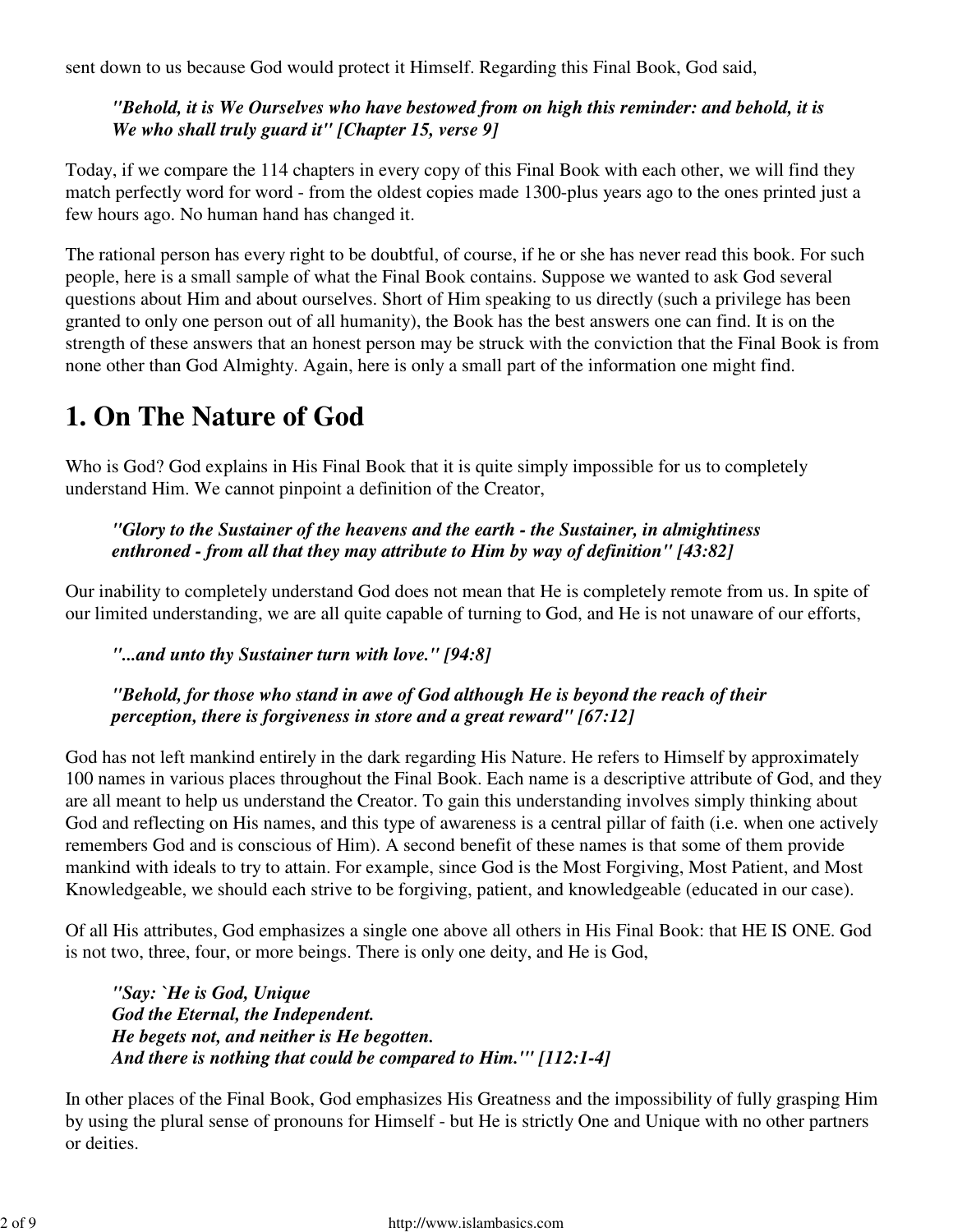After this aspect of Unity, God chose to emphasize two of His other names more often than the rest in the Final Book: *"the Most Merciful, the One who acts Mercifully."* In fact, each chapter but one in the whole Book starts with, *"In the Name of God, the Most Merciful, the One who Acts Mercifully."* These two names cannot be emphasized enough. They are meant to stress we should not let our sins keep us from coming back to God and calling to Him at all times, in joy or sadness. The Creator is more aware of our imperfections than we are, and so when we stumble and feel bad, God is far more likely to be kind than angry.

The Last Messenger and Prophet of God (i.e. the person whom God chose to deliver the Final Book to the rest of mankind) commented on God's mercy by informing us that,

*"When God decreed the Creation He pledged Himself by writing in His book which is laid down with Him: `My mercy prevails over my wrath.'" - the Last Messenger*

*"God says: I am as My servant thinks I am. I am with Him when He makes mention of Me. If he makes mention of Me to himself, I make mention of him to Myself; and if he makes mention of Me in an assembly, I make mention of him in an assembly better than it. And if he draws near to Me a hand's span, I draw near to him an arm's length; and if he draws near to Me an arm's length, I draw near to him a fathom's length. And if he comes to Me walking, I go to him with speed." - the Last Messenger*

# **2. The Nature of Man**

Who are we, and what makes us different from all other things? We are creations of God, along with the rest of the universe. We are human beings, all descendants of a common ancestry well known to most of us: Adam and Eve. Humanity, however, is distinct from the rest of the universe in a very fundamental way according to the Final Book,

*"Verily, We did offer the trust to the heavens and the earth, and the mountains: but they refused to bear it because they were afraid of it. Yet man took it up - for verily he has always been prone to be most wicked, most foolish." [33:72]*

Over the years, many scholars of the Book have tried to understand exactly what God meant by *"the trust"*. The most convincing argument (based on other parts of the Book, and on certain statements of the Last Messenger) is that it refers to our ability to make decisions both freely and intelligently. In other words, our uniqueness as human beings stems from two gifts given to us by God:

\* our ability to freely choose between actions (good and evil)

\* our ability to intelligently weigh and make those choices

The price of these gifts is a tremendous amount of responsibility on our part; the responsibility not to abuse our gifts by rejecting God or by hurting each other unnecessarily.

The blessings of these two gifts are immeasurable, especially when God reminds us that He could have decided things otherwise by depriving us of either gift,

*"Now had it been Our will [that men should not be able to discern between right and wrong], We could surely have deprived them of their sight, so that they would stray forever from the [right] way: for how could they have had insight [into what is true]? And had it been Our will [that they should not be free to choose between right and wrong], We could surely have transformed them [rooted] in their places, so that they would not be able to move forward, and*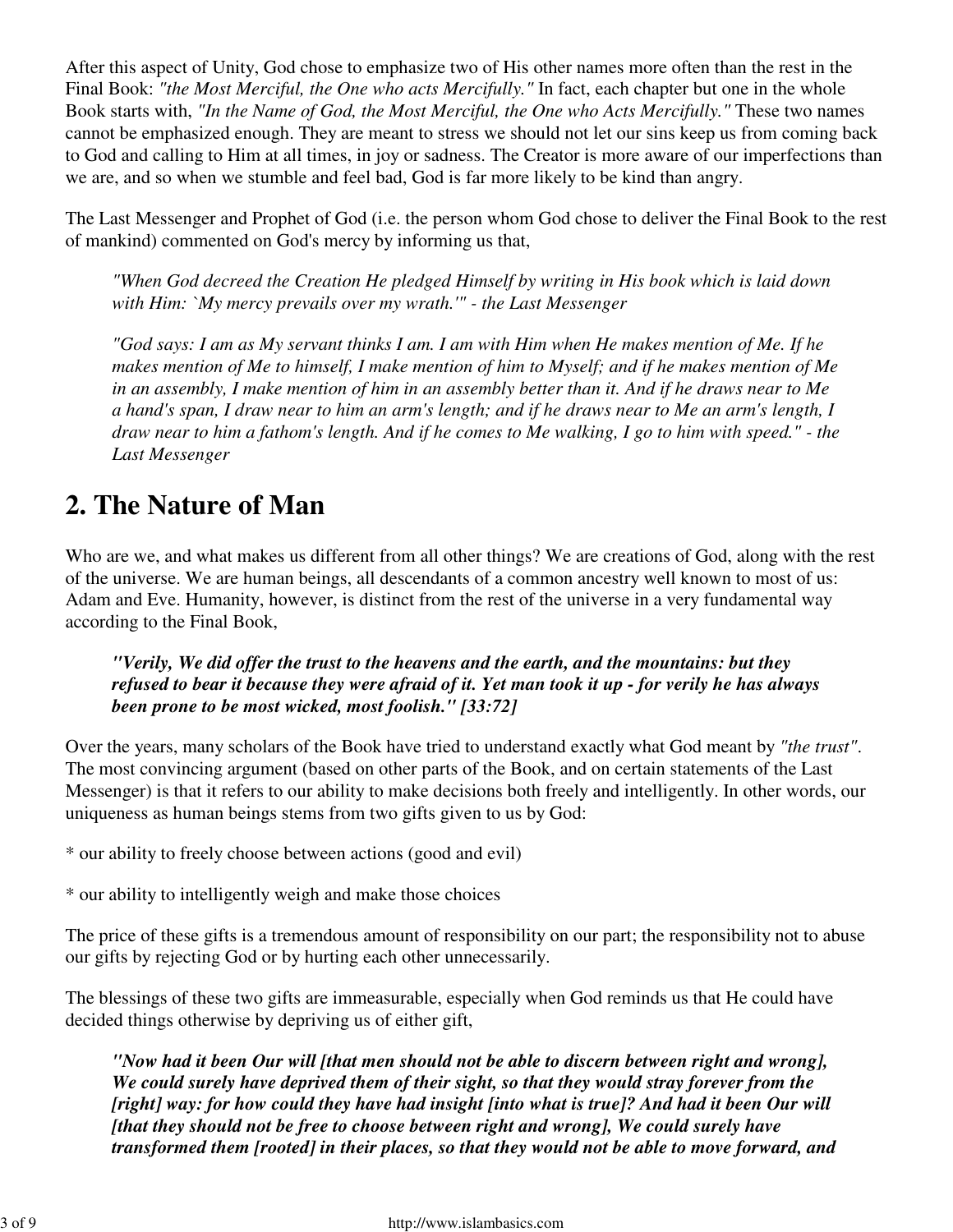*could not turn back." [36:66-67]*

However, God did NOT will this, and as a result we are blessed with will and reason. The Final Book clearly warns against abusing these blessings, either by neglecting ourselves when we don't think wisely, or by hurting others when we deny them the right to choose,

*"Verily, the vilest of all creatures in the sight of God are those deaf, those dumb ones who do not use their reason." [8:22]*

*"There shall be no coercion in matters of faith. Distinct has now become the right way from error: hence he who rejects evil and believes in God has indeed taken hold of a support most unfailing, which shall never give way: for God is All-Hearing, All-Knowing." [2:256]*

In spite of mankind's free will and reason, God warns us in His Book always to remember that these gifts are limited after all. The Final Word lies with Him in all matters. However, this is not to say that men's destinies are arbitrary - not at all. We are able to make decisions that affect our lives, but at the same time, God is also making decisions about us and for us,

*"And had thy Sustainer so willed, all those who live on earth would surely have attained to faith, all of them: do you then think that you could compel people to believe, notwithstanding that no human being can ever attain to faith otherwise than by God's leave, and [that] it is He who lays the loathsome evil [of disbelief] upon those who will not use their reason." [10:99-100]*

*"...Verily, God does not change men's condition unless they change their inner selves..." [13:11]*

# **3. Free Will and Reason Applied**

Has God given mankind a clear path to Him? In essence, every rational reader would like to know if they can trust the authenticity of the Final Book. It is perfectly natural to feel that way; after all, this is the outcome of our God-given gift of reason. However, our own skeptical minds are the keys here: the Final Book, according to God, is addressed to people who think, pure and simple,

*"...In this, behold, there are messages indeed for people who think." [39:42]*

*"Thus clearly do We spell out these messages unto people who use their reason." [30:28]*

No one but God can make a human being believe in the Truth of the Final Book, but that human being has to read it with an open mind, applying his or her powers of reason. The price of limited free will is that we must choose to be guided. Those people who do search for the Truth with an open mind and heart may find that the Final Book, while vast, is surprisingly clear,

*"Nay, but this [divine writ] consists of messages self-evident in the breasts of those who have been given knowledge - and none could knowingly reject Our messages unless it be such as would do wrong [to themselves]." [29:49]*

*"This divine writ - let there be no doubt about it - is a guidance for all the God-conscious..." [2:2]*

The guidance of the Final Book is available to anyone who goes in search of it,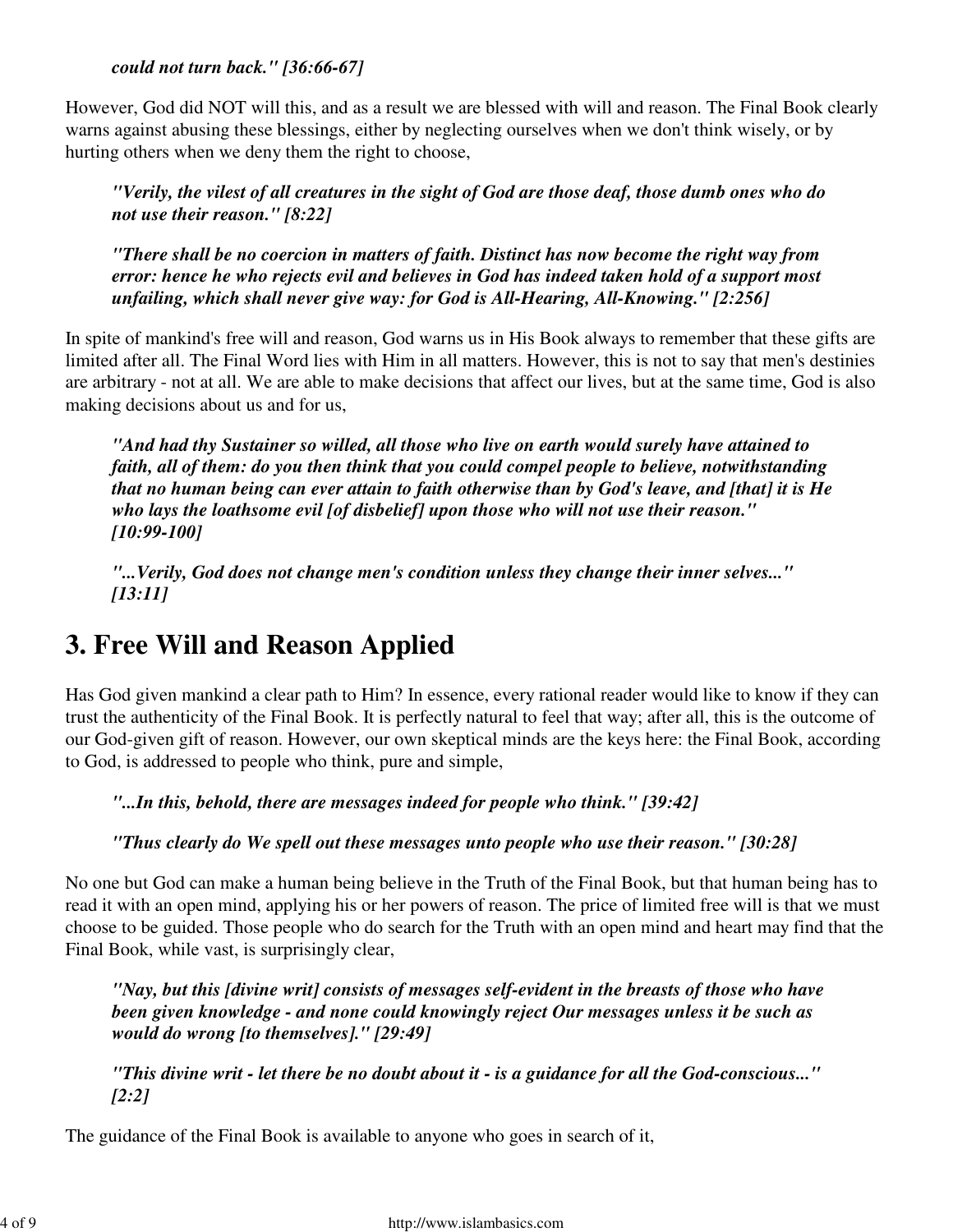#### *"[O men!] We have now bestowed upon you from on high a divine writ containing all that you ought to bear in mind: will you not, then, use your reason?" [21:10]*

One of the most interesting aspects of the authenticity of the Final Book is the quantity of scientifically accurate statements in it - on subjects not even dreamed of 1300 years ago. A sample of these includes the following:

- a large explosion marking the start of creation (Big Bang) [21:30]
- $\bullet$  the initial smokey (nebulous) nature of the skies [41:11]
- $\bullet$  the expansion of the universe [51:41]
- $\bullet$  the presence of a huge amount of time before mankind appeared [76:1]
- $\bullet$  the existence of sun and moon orbits [21;33]
- $\bullet$  the finite sun and moon lifetimes [13:2]
- the final destination of the sun (Solar Apex) [36:38]
- $\bullet$  the origin of all life based in water [21:30]

In fact, God states that the amazing beauty and intricacy of the natural world around us, as well as our own complex biological makeup, will ultimately lead us to Him as we grow in understanding,

*"In time, We shall make them fully understand Our messages [through what they perceive] in the utmost horizons [of the universe] and within themselves, so that it will become clear unto them this [revelation] is indeed the truth. Is it not enough that thy Sustainer is witness unto everything?" [41:53]*

### **4. The Presence of Evil**

Why does God allow men and women to be hurt? There are some people who use the presence of suffering and evil in this world as grounds to lose hope and perhaps even to reject God. However, according to the Final Book, the limited free will and reason of human beings destroys that argument. We are responsible for what we do, and must bear the consequences - that is the liability or price of freedom. The evil that we do and suffer from is chosen by us and not by God,

### *"...God wills no wrong to His creation." [3:108]*

However, God also guarantees us that aside from our own evil actions and their effects, God Himself will put us through some trials and tribulations here on earth - but the key is they will never be more than we can handle, and they may even be good for us,

*"If misfortune touches you [know that] similar misfortune has touched [other] people as well; for it is by turns that We apportion unto men such days [of fortune and misfortune]: and [this] to the end that God might mark out those who have attained to faith, and choose from among you such as [with their lives] bear witness to the truth - since God does not love evildoers - and that God might render pure of all dross those who have attained to faith, and bring to nought those who deny the truth. Do you think that you could enter Paradise unless God takes cognizance of your having striven hard [in His cause], and takes cognizance of your being patient in adversity?" [3:140-142]*

*"God does not burden any human being with more than he is well able to bear: in his favour shall be whatever good he does, and against him whatever evil he does..." [2:286]*

An integral part of our being aware of God is hope and patience in times of hardship. In fact, the loss of hope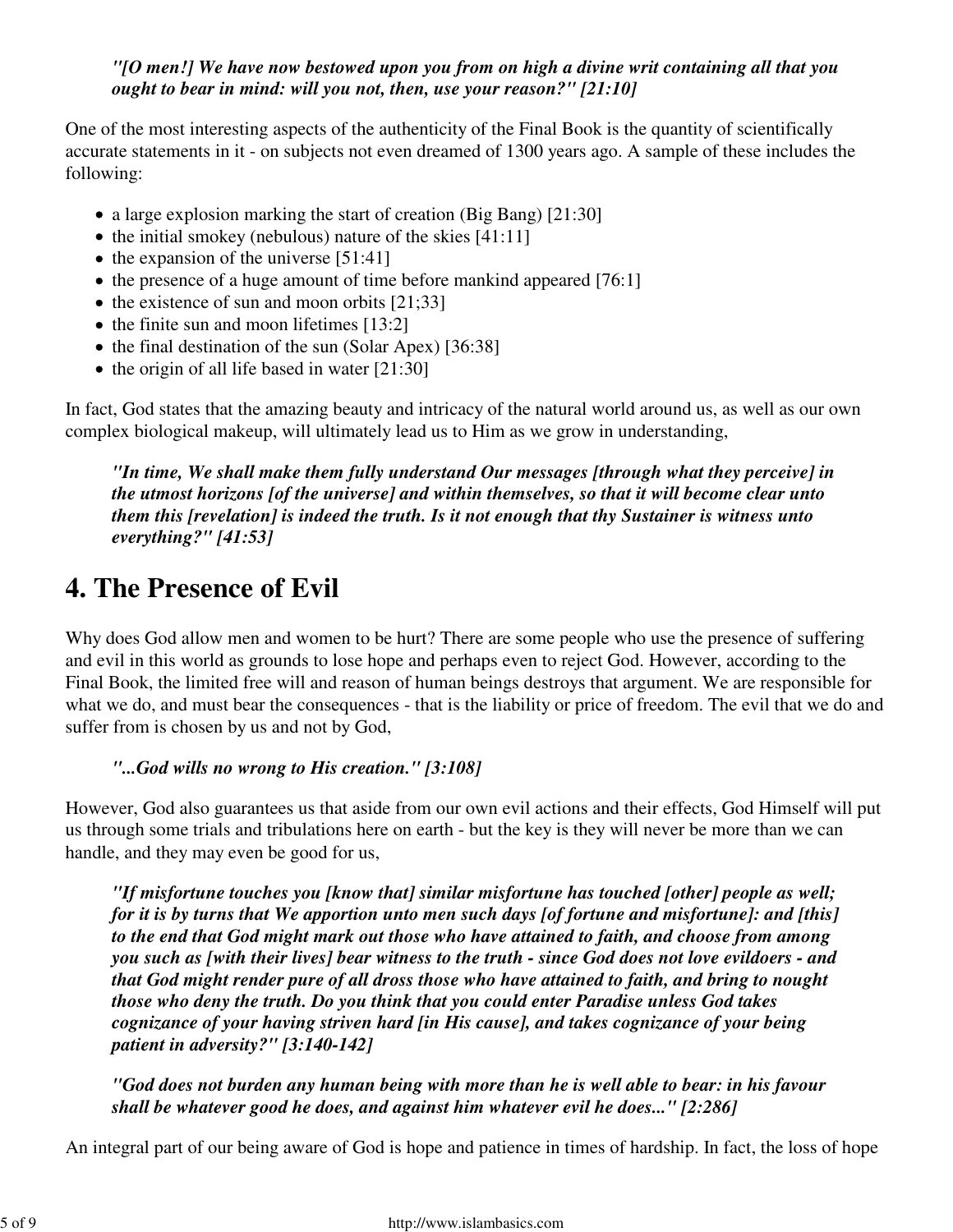is actually one of the symptoms of rejection of God,

### *"[Prophet Abraham] exclaimed, `And who - other than those who have utterly lost their way could ever abandon the hope of his Sustainer's grace?'" [15:56]*

The greatest source of hope is that God shall allow those people who accept Him to enter Paradise and, more importantly, to be close to Him. The Final Book contains many references on Paradise, and also on Hell, the destination of those people who knowingly reject God. Paradise is quite literally a place of indescribable joy, whereas Hell is its indescribable opposite (both places are given only partial descriptions in the Book). While the inhabitants of Paradise are permanent dwellers, the inmates of Hell are not necessarily imprisoned there forever; there are some who shall ultimately be freed,

*"[But] verily, as for those who attain to faith and do righteous deeds - the gardens of Paradise will be there to welcome them; therein will they abide, [and] never will they desire any change therefrom." [18:107-108]*

*"And whoever rebels against God and His Apostle and transgresses His bounds, him will He commit unto fire, therein to abide; and shameful suffering awaits him." [4:14]*

*"There shall come out of Hell-fire he who has said `There is no deity except God' and who has in his heart goodness weighing a barley-corn; then there shall come out of Hell-fire he who has said `There is no deity except God' and who has in his heart goodness weighing a grain of wheat; then there shall come out of Hell-fire he who has said `There is no deity except God' and who has in his heart goodness weighing an atom." - the Last Messenger*

# **5. This Life and the Next**

What is the end to men's lives? There are two parts to men's lives: the part here on earth, and the part in the Hereafter. The dividing line between the two is known as death, followed by the Day of Judgement or Resurrection. As far as death is concerned, everyone must go through it, but on Judgement Day people will be sorted out from each other into different categories,

### *"Every human being is bound to taste death: but only on the Day of Resurrection will you be requited in full [for what you have done]..." [3:185]*

Resurrection Day will actually be a huge period of time (not a regular 24-hour day) in which every single human will be resurrected and judged by God on his or her beliefs and deeds. No human being - not even any Prophet - knows when this Day will come, for this is knowledge known only to God. The Final Book does describe it in several passages as a giant disaster on many scales (physical and ecological among others), and the Last Messenger was told of some of its foreshadowing signs which he communicated to us.

# **6. Messengers and Prophets**

Who delivered God's Message to mankind? God has sent us many `reminders' of Him and of our obligations to Him over the centuries, culminating in the Final Book almost 1400 years ago. Every one of those `reminders' was delivered to us via a selected human being, one who was strong enough to deliver God's message to his people. These human beings are called the Prophets. They were not supernatural or immortal or different in any way from other human beings except that they were entrusted by God to speak in His Name,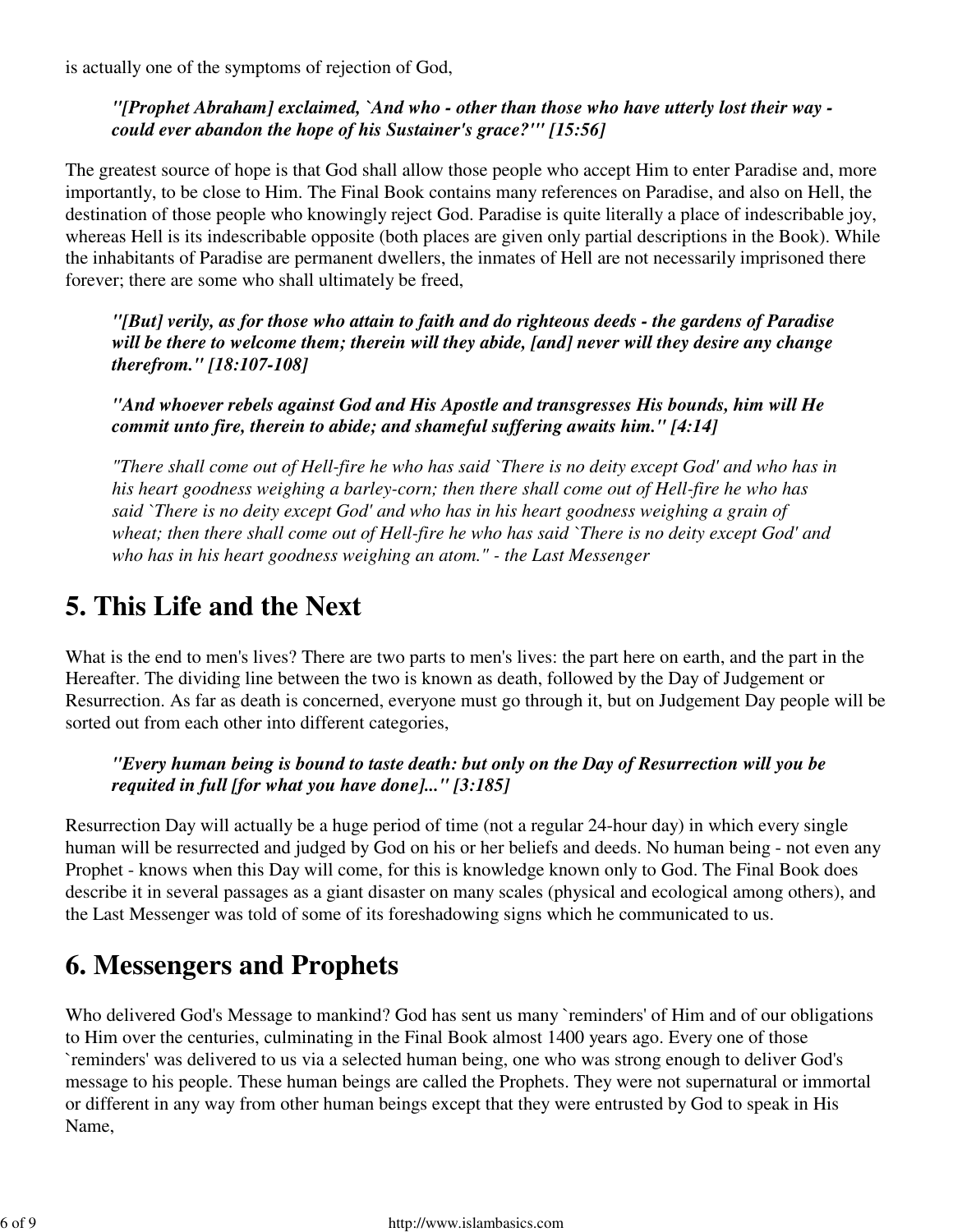*"For [even] before thy time, [O Prophet], we never sent [as Our messengers] any but [mortal] men, whom We inspired - hence [tell the deniers of the truth] `If you do not know this, ask the followers of earlier revelation' - and neither did We endow them with bodies that ate no food, nor were they immortal." [21:7-8]*

Some of the Prophets were allowed to perform supernatural miracles but only with God's permission (i.e. if He willed it). However, the Final Book stresses that every Prophet is no more than a servant of God - they do not have a share in His Divinity.

There is also a small group of Prophets who were also Messengers. Every Prophet has called his people to the Truth, but Messengers were additionally given a rejuvenated Message from God to convey. Every Messenger is a Prophet, but not every Prophet is a Messenger. There have been many Prophets, of which here are the names of a few mentioned in the Book: Adam, Noah, Abraham, Lot, Ishmael, Isaac, Jacob, Joseph, Moses, Aaron, Elijah, Elias, David, Solomon, Jonah, Job, Zacharias, John, Jesus, and, of course, the Last Messenger.

### **7. Eternal Salvation**

Are certain people arbitrarily guaranteed the Favor of God, while others are excluded? The Mercy of God is not restricted arbitrarily to any one peoples. Everyone and anyone is free to accept the path to God using their own free will and reason,

*"And they claim, `None shall ever enter Paradise unless he be a Jew' - or `a Christian'. Such are their wishful beliefs! Say [to them, O Prophet]: `Produce an evidence for what you are claiming, if what you say is true!' Yea, indeed: everyone who surrenders his whole being unto God, and is a doer of good, shall have his reward with his Sustainer, and all such need have no fear, and neither shall they grieve." [2:111-112]*

The consequence of this is responsibility - everyone will be held accountable on the Day of Judgement. Some of us may be uncomfortable with this, but it is simply the price of freedom,

*"It may not accord with your wishful thinking - nor with the wishful thinking of the followers of earlier revelation - [that] he who does evil shall be requited for it, and shall find none to protect him from God, and none to bring him succor, whereas anyone - be it man or woman who does good deeds and is a believer, shall enter paradise, and shall not be wronged by as much as [would fill] the groove of a date-stone." [4:123-124]*

# **8. Forgiveness of God**

If we sin, what should we expect from God? If we subsequently feel guilty and repent after doing something evil, God wants us to expect Him to be forgiving, forgiving, and more forgiving. However, there is one sin which God will not forgive: worshipping anything besides Him (unless the person realizes his or her error and returns to worshipping the One God),

*"Verily God does not forgive the ascribing of divinity to anything beside Him, although He forgives any lesser sin to whomever He wills: for he who ascribes divinity to anything beside God has indeed contrived an awesome sin." [4:48]*

*"Say, `O you servants of Mine who have transgressed against your own selves! Despair not of God's Mercy: behold, God forgives all sins - for verily, He alone is much-forgiving, a dispenser of grace.'" [39:53]*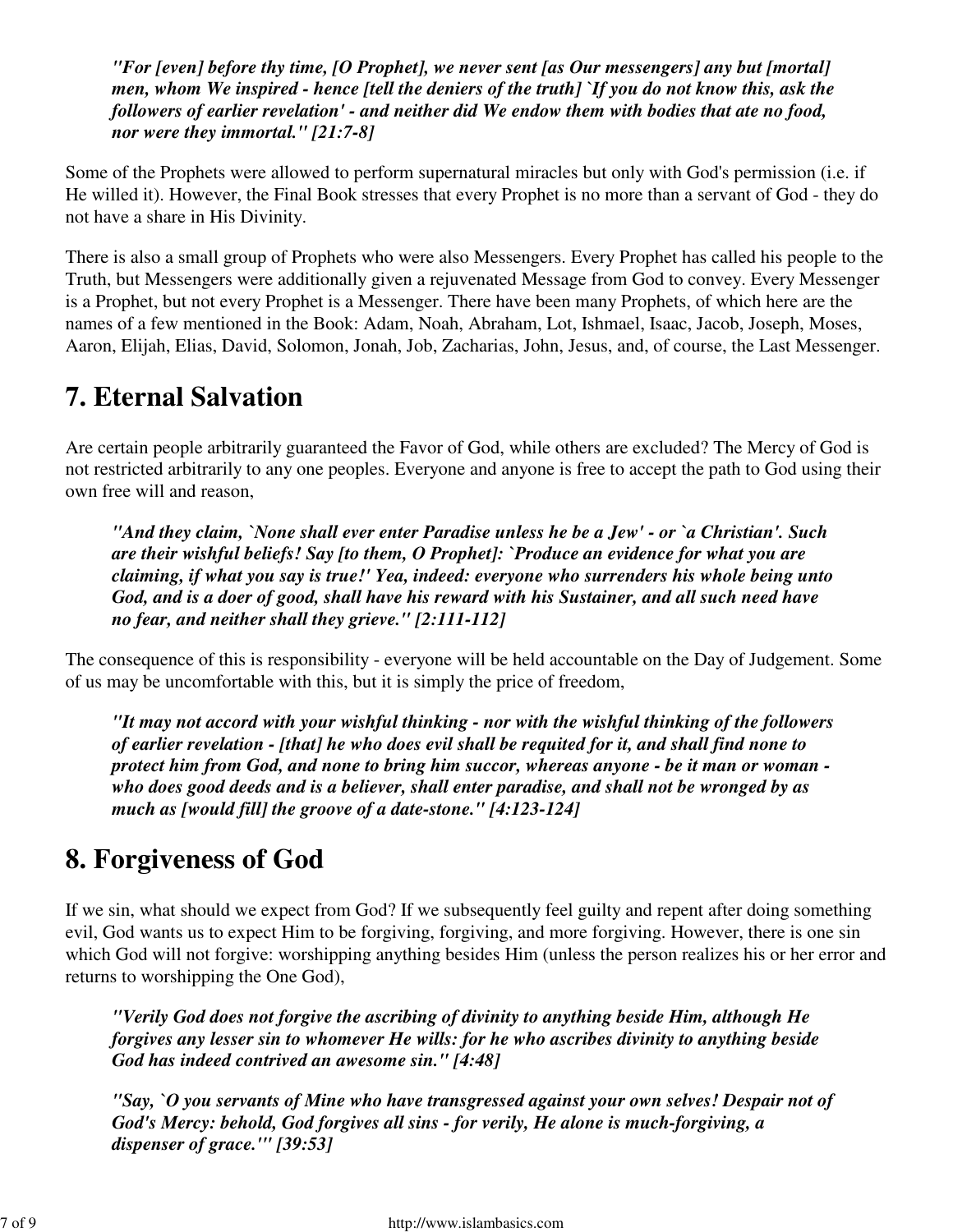Again, the most common phrase in the Final Book is *"In the Name of God, the Most Merciful, the One who Acts Mercifully."*

The Last Messenger commented on God's forgiveness on many occasions as in the following case,

*"God has said, `O son of Adam, so long as you call upon Me and ask of Me, I shall forgive you for what you have done, and I shall not mind. O son of Adam, were your sins to reach the clouds of the sky and were you then to ask forgiveness of Me, I would forgive you. O son of Adam, were you to come to Me with sins nearly as great as the earth and were you then to face Me, ascribing no partner to Me, I would bring you forgiveness nearly as great as it [i.e. the earth]'". - the Last Messenger*

# **9. The Straight Way**

What is the name for the way of life described in the Final Book? It is **Islam**, and it means "self-surrender [to God]". Any man or woman who accepts Islam is a **Muslim.** The Final Book is called the **Qur'an** (meaning "the Recitation"), and it is addressed to all of mankind in spite of being revealed in Arabic, the language of its Messenger and his people: **Muhammad bin Abd-Allah**. The life of the Prophet serves as the other base of Islam (the first being the Qur'an), and it is known as the **Sunnah**. Muhammad is the Last Prophet and Messenger of God as the Qur'an says,

*"[And know, O believers, that] Muhammad is not the father of any one of your men, but is God's Apostle and the Seal of all the Prophets..." [33:40]*

And God has revealed to us His proper name, and it is **ALLAH**.

The Qur'an contains a great deal of guidance and information for anyone looking for final answers. The information given in this small essay is only the tip of the tip of the iceberg. There is no substitute for reading the Qur'an itself in its entirety - it is the closest we can come to having God speak to us directly and personally here on Earth. The Qur'an answers many questions which are commonly asked by today's men and women. Its scope is wide: from fundamental issues such as the nature of the Creator and mankind's limited free will and reason, to the more mundane such as marriage laws and whom to give charity to. Islam as described in the Qur'an is vastly and almost completely different than Islam as understood by most non-Muslims and even a few Muslims. The negative image of Islam today is an incredibly misleading deception. It is based on the moral weakness of some people who claim to be Muslims, and also on the unawareness of non-Muslims. Behind this image is the presence of a Truth which answers the fundamental questions we have, and which can reunite us with God. It is there for us to listen to, or to ignore.

And Allah Knows Best.

*"And [know that] We have not created the heavens and the earth and all that is between them in mere idle play..." [21:16]*

*"Will they not, then, try to understand this Qur'an? Had it issued from any but God, they would surely have found in it many an inner contradiction!" [4:82]*

*"We did not bestow the Qur'an on thee from on high to make thee unhappy." [20:2]*

*"[O men!] We have now bestowed upon you from on high a divine writ containing all that you ought to bear in mind: will you not, then, use your reason?" [21:10]*